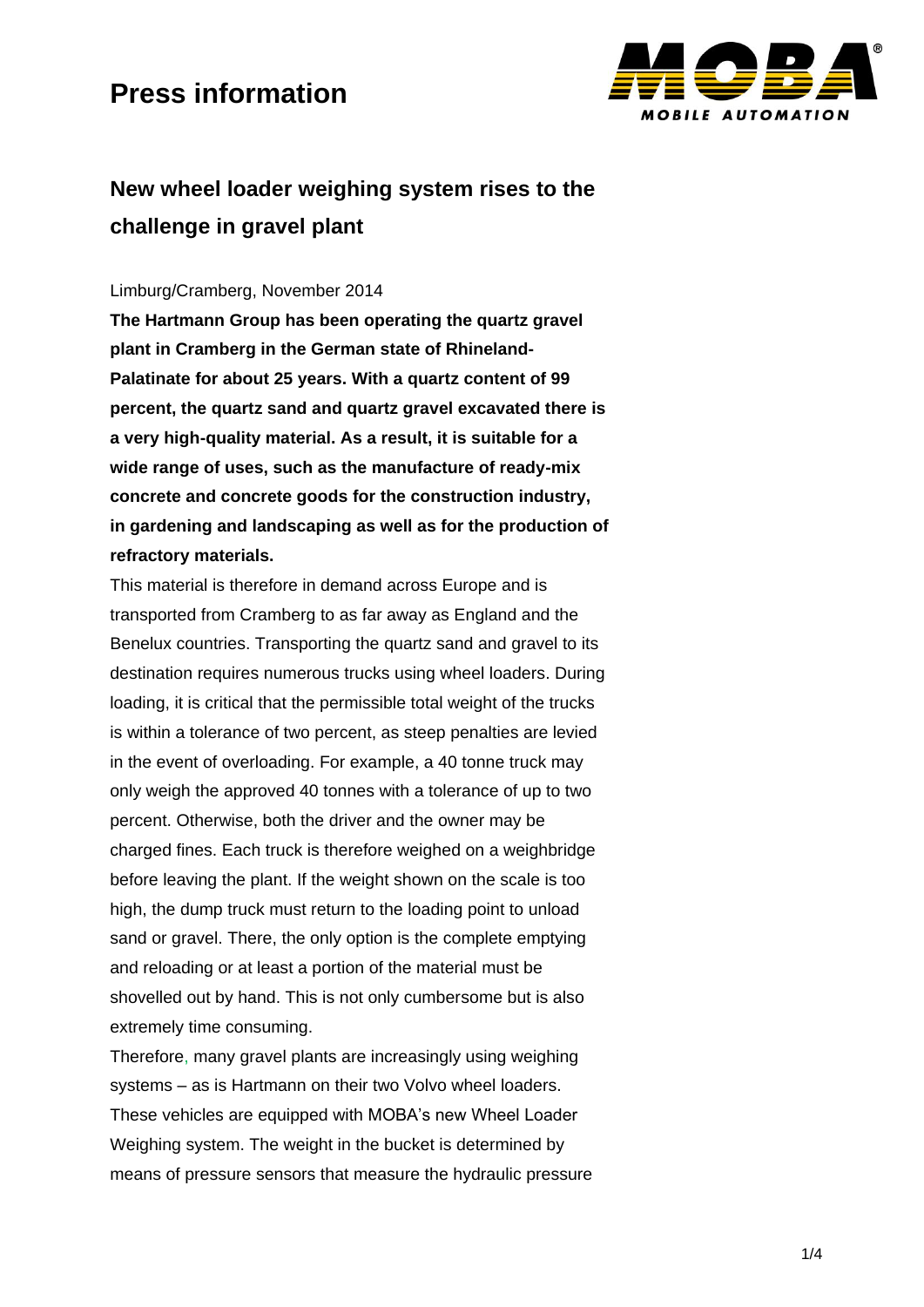

in front of and behind the hydraulic cylinder. Because the respective position of the bucket is also critical here, a slope sensor on the arm and a two-axis slope sensor measure the precise position. The exact weight can thereby be determined. The MOBA system displays the weight in real time on the 3.5 inch screen. Alternatively, an intended target weight can be entered and the system then counts down the loaded weight to zero. Dynamic weighing and loading exactly according to the approved weight are entirely possible without needing to interrupt the work process.

Adolf Noske, long-standing employee of the gravel plant, works with the scale daily. "The weighing system is very easy to operate. There's not much to keep track of and it has exactly the information that you need. As a pure overload monitor, it is ideal", explains Noske. When loading up to 60 trucks daily, the advantages quickly become apparent: "We save a great deal of time and effort, since we can stay within the weight limit directly while loading and the trucks do not need to be driven from the scale back to the loading location to be filled further or, if too heavy, unloaded accordingly", says wheelloader driver Noske. Even if drivers change frequently, operation of the MOBA Wheel Loader Scale system is unproblematic. This is because the simple, clear menu navigation and the well-arranged design make the system self-explanatory and intuitive to use. The driver can make entries and selections by means of encoders or buttons. As a result, the weighing system is easy to operate even with gloves. The display is also adapted to the requirements in the gravel plant: the colour display can be read easily even in direct sunlight and in the dark as it features various display modes. Both the sensors and the controller communicate via CAN bus, thereby keeping the amount of wiring very low. The MOBA Wheel Loader Weighing system can also be retrofitted.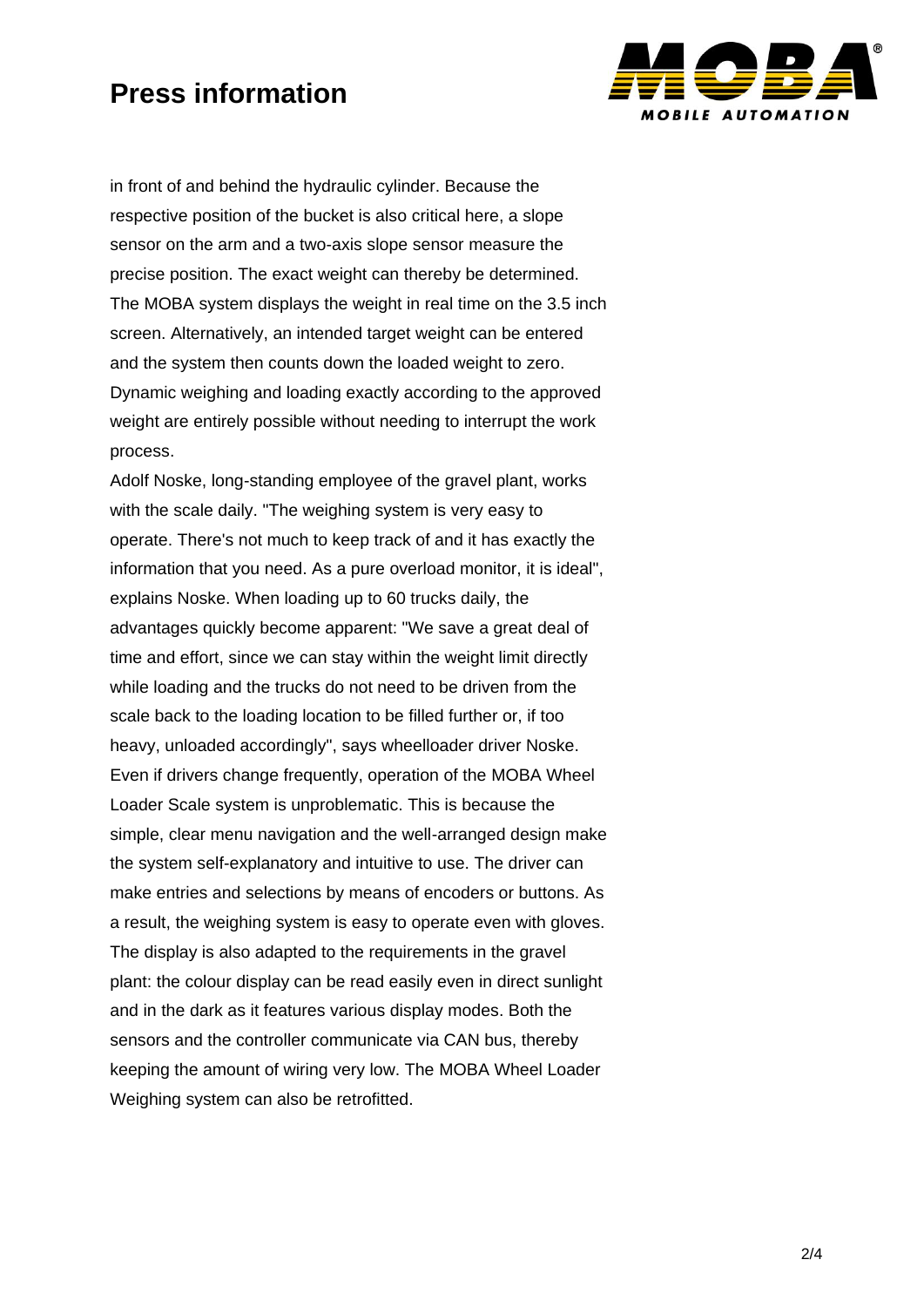

#### **About MOBA**

With more than 40 years of experience in the development and manufacture of measurement and control technology, identification and weighing systems for construction machines and waste disposal vehicles, MOBA is a globally recognised expert in the field of mobile automation. MOBA is one of the leading system specialists and OEM partners in the industry. With headquarters in Limburg, branch offices in Dresden, Langenlonsheim and Merenberg as well as eight subsidiaries and an international dealer network, MOBA is present in all large growth markets. Company sales grew over the past decade from 23 million euros in 2003 to nearly 50 million euros in 2013; the number of employees increased in this period from 185 to 465.



*Loading the trucks, it is critical that the permissible total weight of the trucks* 



*Working with a weighing system, the driver already knows, how much material he loads*



*Clearly arranged information on the display in the cabin*